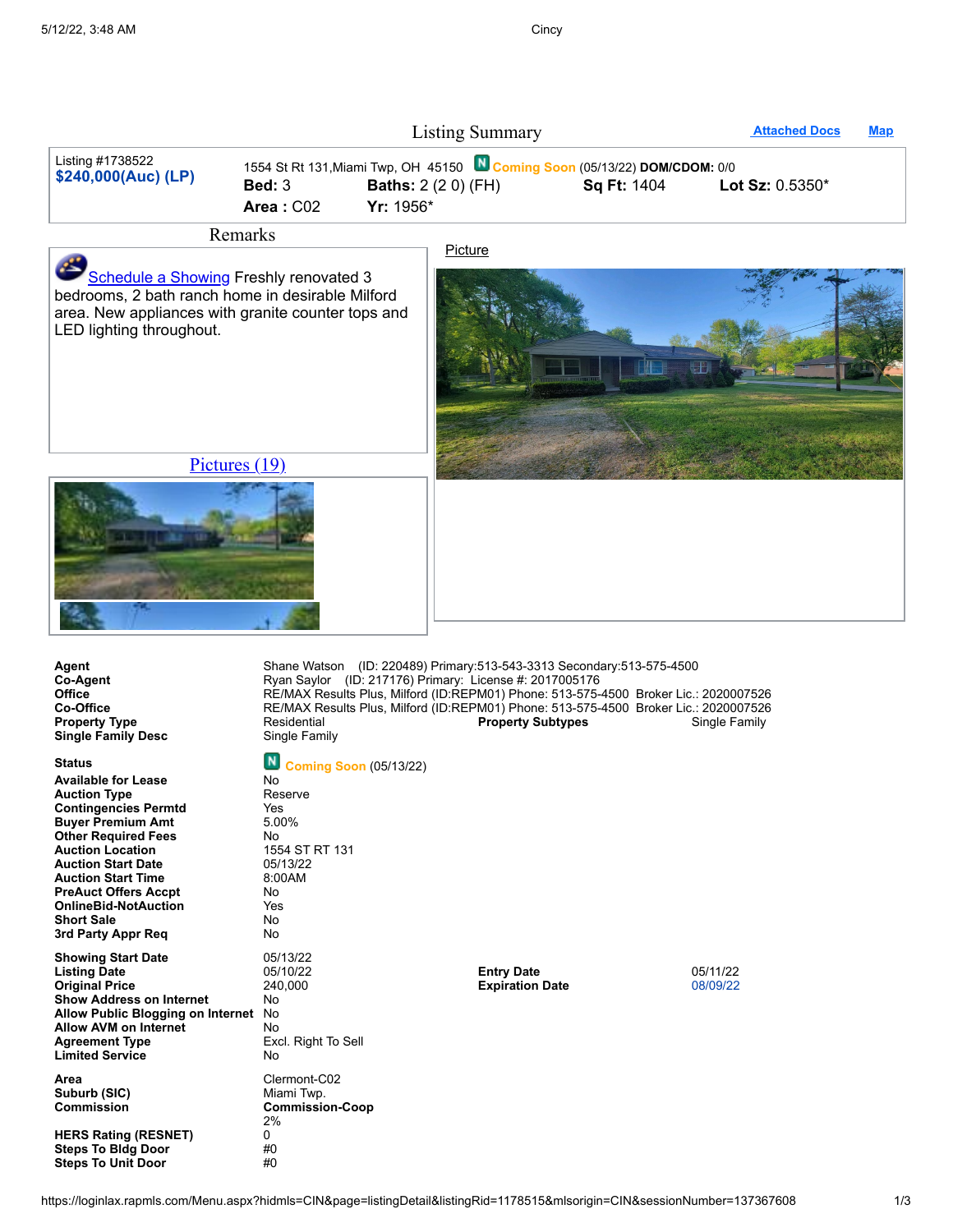| County<br><b>Beds</b><br><b>Bldg Sq Ft (Realist)</b>                                                                                                          | Clermont<br>3<br>1,404                                                                                                                                                                                                                                                                                                                | Tax ID#<br><b>Baths</b> | 184027.005<br>2(20) |
|---------------------------------------------------------------------------------------------------------------------------------------------------------------|---------------------------------------------------------------------------------------------------------------------------------------------------------------------------------------------------------------------------------------------------------------------------------------------------------------------------------------|-------------------------|---------------------|
| Lot Sq Ft (approx)<br><b>AbvGrd SqFt(Realist)</b><br>Lot Area (Realist)<br><b>Bsmt Sq Ft (Realist)</b><br>2ndFirArea (Realist)<br><b>CensusTract(Realist)</b> | 23,305*<br>1404<br>23305.000<br>0<br>0<br>407.02                                                                                                                                                                                                                                                                                      | Lot Acres (approx)      | 0.5350              |
| <b>Year Built</b><br><b>Cross Street</b><br><b>District</b><br><b>Property Ownership</b>                                                                      | 1956*<br>Linda Way<br>Milford Ex Vill SD (District Phone: Call SD 513-831-1314)<br>Consumer                                                                                                                                                                                                                                           |                         |                     |
| <b>Directions to Property</b><br><b>Agent Remarks</b><br>\$ Amount or %                                                                                       | I275 exit Milford Pkwy Rt 50 US 131 east Property on Left.<br>Online Bidding only at www. bidbuyget.com Buyers must have pre-approval or POF to bid. Realtor participation must<br>be submitted 48 hours prior to auction ending 5/17/22. All forms available on auction website, seller will add gutters<br>prior to closing<br>0.00 |                         |                     |
| <b>Open House</b>                                                                                                                                             |                                                                                                                                                                                                                                                                                                                                       |                         |                     |

**Type:** In Person

05/14/22 1:00 pm - 3:00 pm

## **Additional Info**

| <b>Showing Instructions</b><br><b>Showing Instructions</b><br><b>New Construction</b><br><b>Semi-Annual Taxes</b><br><b>Complete Renovation</b><br><b>Renovation Year</b><br><b>Assessment Amt</b><br><b>Tax Abatement</b><br><b>Through Payable Year</b><br><b>Suburb</b><br><b>Total Rooms</b><br><b>Fireplaces</b><br>Garage/Carport<br><b>Carport Spaces</b><br><b>HOA Yes/No</b> | <b>Call Listing Agent</b><br>No Private Showings Open house 5/14/22 1PM-3PM<br>No<br>1580<br><b>No</b><br>0<br>of record<br>No<br>0<br>Miami Twp.<br>#7<br>#0<br>Garage Detached<br>#0<br>No |
|---------------------------------------------------------------------------------------------------------------------------------------------------------------------------------------------------------------------------------------------------------------------------------------------------------------------------------------------------------------------------------------|----------------------------------------------------------------------------------------------------------------------------------------------------------------------------------------------|
| <b>Total Amount</b>                                                                                                                                                                                                                                                                                                                                                                   | \$0.00                                                                                                                                                                                       |
|                                                                                                                                                                                                                                                                                                                                                                                       | <b>Property Dimensions</b>                                                                                                                                                                   |
| <b>Lot Dimensions</b>                                                                                                                                                                                                                                                                                                                                                                 | Irregular                                                                                                                                                                                    |
| <b>Living Room</b>                                                                                                                                                                                                                                                                                                                                                                    | 20x14 Level: 1                                                                                                                                                                               |
| <b>Dining Room</b>                                                                                                                                                                                                                                                                                                                                                                    | 10x11 Level: 1                                                                                                                                                                               |
| <b>Kitchen</b>                                                                                                                                                                                                                                                                                                                                                                        | 11x13 Level: 1                                                                                                                                                                               |
| <b>Laundry Room</b>                                                                                                                                                                                                                                                                                                                                                                   | 8x5 Level: 1                                                                                                                                                                                 |
| <b>Primary Bedroom</b>                                                                                                                                                                                                                                                                                                                                                                | 9x14 Level: 1                                                                                                                                                                                |
| <b>Bedroom 2</b>                                                                                                                                                                                                                                                                                                                                                                      | 14x11 Level: 1                                                                                                                                                                               |
| Bedroom 3                                                                                                                                                                                                                                                                                                                                                                             | 11x11 Level: 1                                                                                                                                                                               |
| Bath 1                                                                                                                                                                                                                                                                                                                                                                                | Full                                                                                                                                                                                         |
| <b>Bath 1 Level</b>                                                                                                                                                                                                                                                                                                                                                                   | #1                                                                                                                                                                                           |
| Bath 2                                                                                                                                                                                                                                                                                                                                                                                | Full<br>#1                                                                                                                                                                                   |
| <b>Bath 2 Level</b>                                                                                                                                                                                                                                                                                                                                                                   | Yes                                                                                                                                                                                          |
| <b>Bedroom Level 1</b>                                                                                                                                                                                                                                                                                                                                                                |                                                                                                                                                                                              |
| <b>Bathroom Level 1</b>                                                                                                                                                                                                                                                                                                                                                               | Yes<br>Full                                                                                                                                                                                  |
| Bath Lvl 1 Type                                                                                                                                                                                                                                                                                                                                                                       |                                                                                                                                                                                              |
|                                                                                                                                                                                                                                                                                                                                                                                       | <b>Required Features</b>                                                                                                                                                                     |
| Levels                                                                                                                                                                                                                                                                                                                                                                                | One                                                                                                                                                                                          |
| <b>Basement</b>                                                                                                                                                                                                                                                                                                                                                                       | Crawl                                                                                                                                                                                        |
| <b>Foundation</b>                                                                                                                                                                                                                                                                                                                                                                     | <b>Block</b>                                                                                                                                                                                 |
| Roof                                                                                                                                                                                                                                                                                                                                                                                  | Shingle                                                                                                                                                                                      |
| Gas                                                                                                                                                                                                                                                                                                                                                                                   | Natural                                                                                                                                                                                      |
| <b>Primary Water Source</b>                                                                                                                                                                                                                                                                                                                                                           | Public                                                                                                                                                                                       |
| Sewer                                                                                                                                                                                                                                                                                                                                                                                 | <b>Public Sewer</b>                                                                                                                                                                          |
| <b>Windows</b>                                                                                                                                                                                                                                                                                                                                                                        | Vinyl/Alum Clad                                                                                                                                                                              |
| Occupancy                                                                                                                                                                                                                                                                                                                                                                             | At Closing                                                                                                                                                                                   |
| <b>Architecture</b>                                                                                                                                                                                                                                                                                                                                                                   | Ranch                                                                                                                                                                                        |